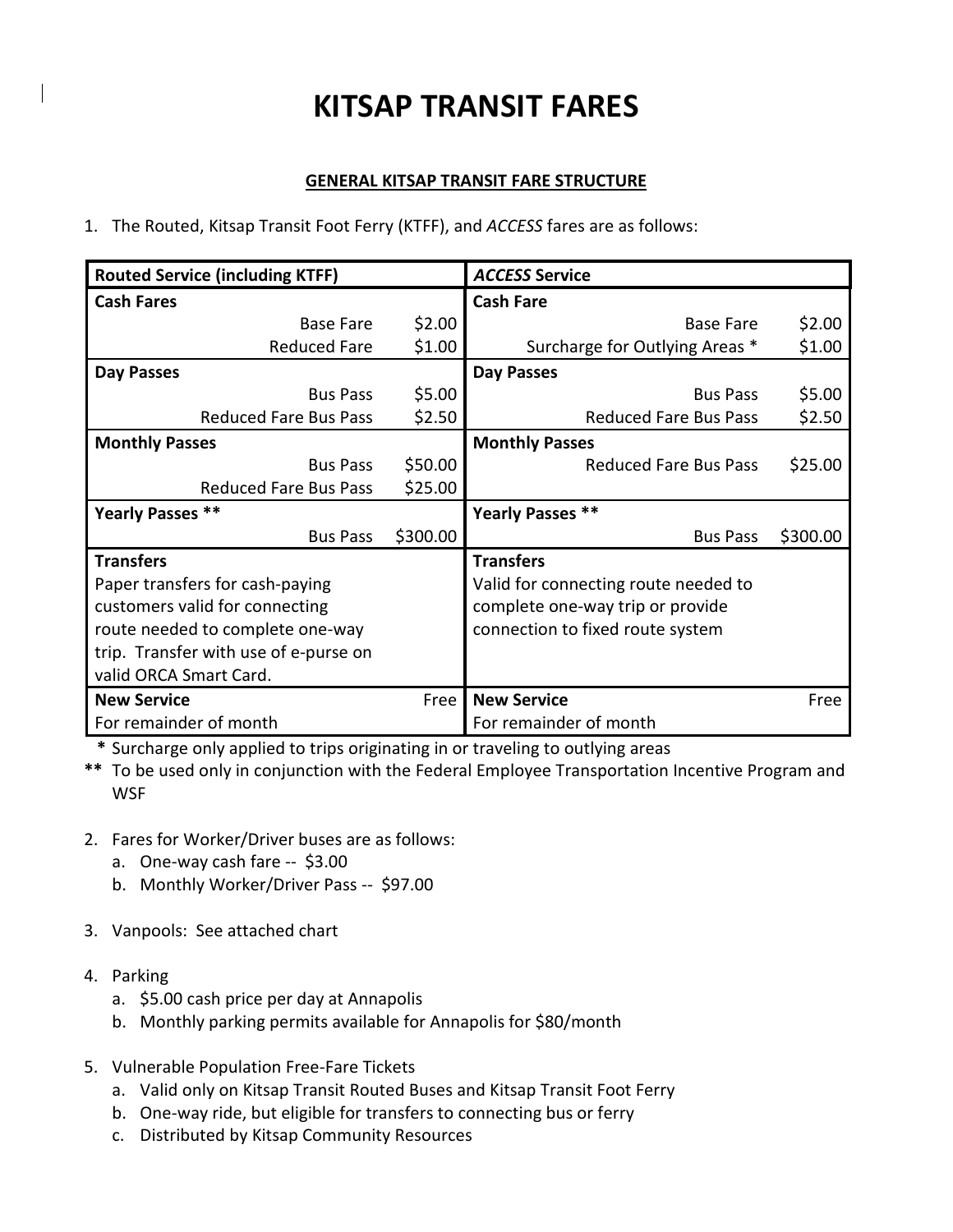6. Fares for Cross-Sound Passenger-Only Ferry (POF) are as follows:

| Eastbound                          |          | Westbound                            |          |  |
|------------------------------------|----------|--------------------------------------|----------|--|
| <b>Cash Fares</b>                  |          | <b>Cash Fare</b>                     |          |  |
| \$2.00<br><b>Base Fare</b>         |          | Base Fare                            | \$10.00  |  |
| E-Purse (ORCA)                     | \$2.00   | E-Purse (ORCA)                       | \$10.00  |  |
| <b>Reduced Fare</b>                | \$1.00   | <b>Reduced Fare</b>                  | \$5.00   |  |
| Reduced Fare (ORCA)                | \$1.00   | Reduced Fare (ORCA)                  | \$5.00   |  |
| <b>Monthly Passes</b>              |          | <b>Monthly Passes</b>                |          |  |
| Ferry Only Pass                    | \$168.00 | Ferry Only Pass                      | \$168.00 |  |
| Reduced Fare Ferry Only Pass       | \$84.00  | Reduced Fare Ferry Only Pass         | \$84.00  |  |
| KT Bus and POF                     | \$196.00 | <b>KT Bus and POF</b>                | \$196.00 |  |
| Reduced Fare KT Bus and POF        | \$98.00  | Reduced Fare KT Bus and POF          |          |  |
| <b>Transfers</b>                   |          | <b>Transfers</b>                     |          |  |
| Paper transfers for cash-paying    |          | Paper transfers for cash-paying      |          |  |
| customers will not be accepted on  |          | customers will not be accepted on or |          |  |
| or issued from POF. Transfer with  |          | issued from POF. Transfer with use   |          |  |
| use of e-purse on valid ORCA Smart |          | of e-purse on valid ORCA Smart Card. |          |  |
| Card.                              |          |                                      |          |  |
| <b>New Service</b><br>Free         |          | <b>New Service</b>                   | Free     |  |
| For remainder of month             |          | For remainder of month               |          |  |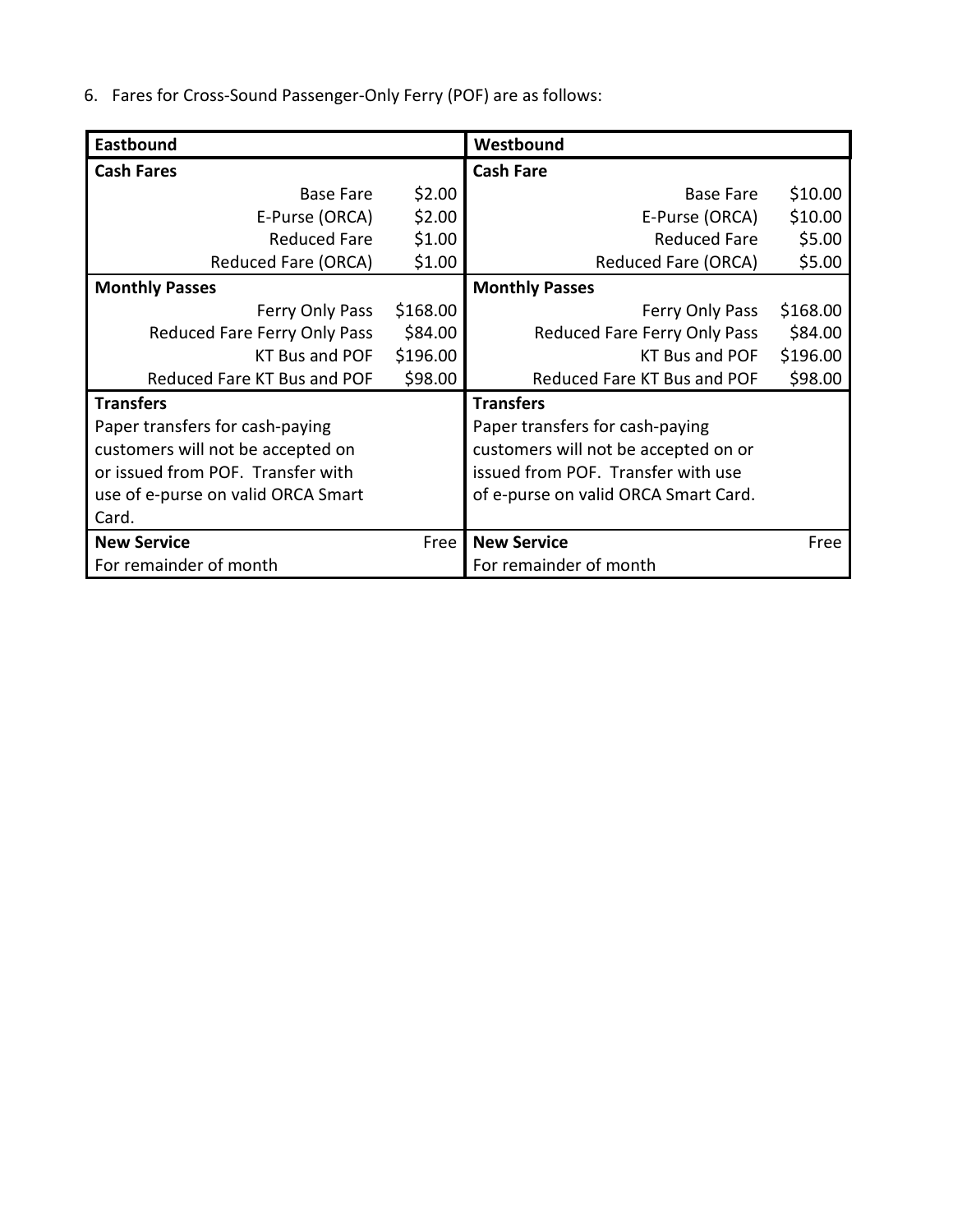## SPECIAL FARE PROGRAMS AND MISCELLANEOUS FARE-RELATED ISSUES

- I. Senior: Persons age 65 and older. Passengers holding a Regional Reduced Fare Permit receive a reduced cash fare (half fare) on Routed Service. Medicare cards or other valid proofs of age are accepted as a means to obtain a Regional Reduced Fare Permit, which then entitles passenger to a reduced fare (half fare) on Routed Service.
- II. Disabled: Persons with Americans with Disabilities Act (ADA)-qualified disability. Passengers holding a Regional Reduced Fare Permit receive a reduced cash fare (half fare) on Routed Service. Medicare cards or other valid proofs of disability are accepted as a means to obtain a Regional Reduced Fare Permit, which then entitles passenger to a reduced fare (half fare) on Routed Service.
- III. Personal-Care Attendant: Attendant traveling with eligible disabled customer -- free of charge.
- IV. Youth: Persons, including but not limited to students, age six (6) through age eighteen (18) -reduced farefree of charge.
- V. Child: Up to four (4) children, age five (5) or under, accompanied by a fare-paying, responsible individual -- free of charge.
- VI. Public Safety Officer: Any of the region's law enforcement officers or firefighters, whether or not in uniform or on duty and whether or not the officer's jurisdiction is in the area of travel - free of charge.
- VII. Transfer Policy: Paper transfers for cash-paying customers free and valid for connecting route needed to complete one-way trip or provide connection to fixed route system within Kitsap County. Free transfer with use of e-purse on valid ORCA Smart Card within and outside of Kitsap County.
- VIII. Group Payment Program (for groups who can be presumed to have a significant proportion of low income or student members): Groups of potential riders who can arrange prepayment by any collective means, such as Olympic College Students through the Associated Student Body, or ships crews through their Morale Welfare and Recreation Funds, can make arrangements similar to the matching program for major employers. In this case, however, the costing of the program will be based on 50% of the low-income fare, times the number of participants.
- IX. VCB Special Passes: In cooperation with Visit Kitsap, Kitsap Transit will offer convention or event passes which can be issued by Visit Kitsap to all participants at an event. The cost of such an issue of passes to Visit Kitsap will be based on a calculation of the expected usage at a conference or convention, at a cost per ride of \$.50.
- X. Fuel Surcharge: The surcharge is initially envisioned as temporary, under the following terms:
	- **It should go into effect after fuel prices for Kitsap Transit have averaged more than \$2.75** per gallon for six continuous months.
	- The fuel surcharge should be rescinded if Kitsap Transit's average fuel price falls below \$2.50 per gallon for six continuous months.
	- The amount of surcharge will be:
		- $\theta$  \$.25 per ride
		- $\leftrightarrow$  \$5.00 per month
		- o 2% on vanpool fares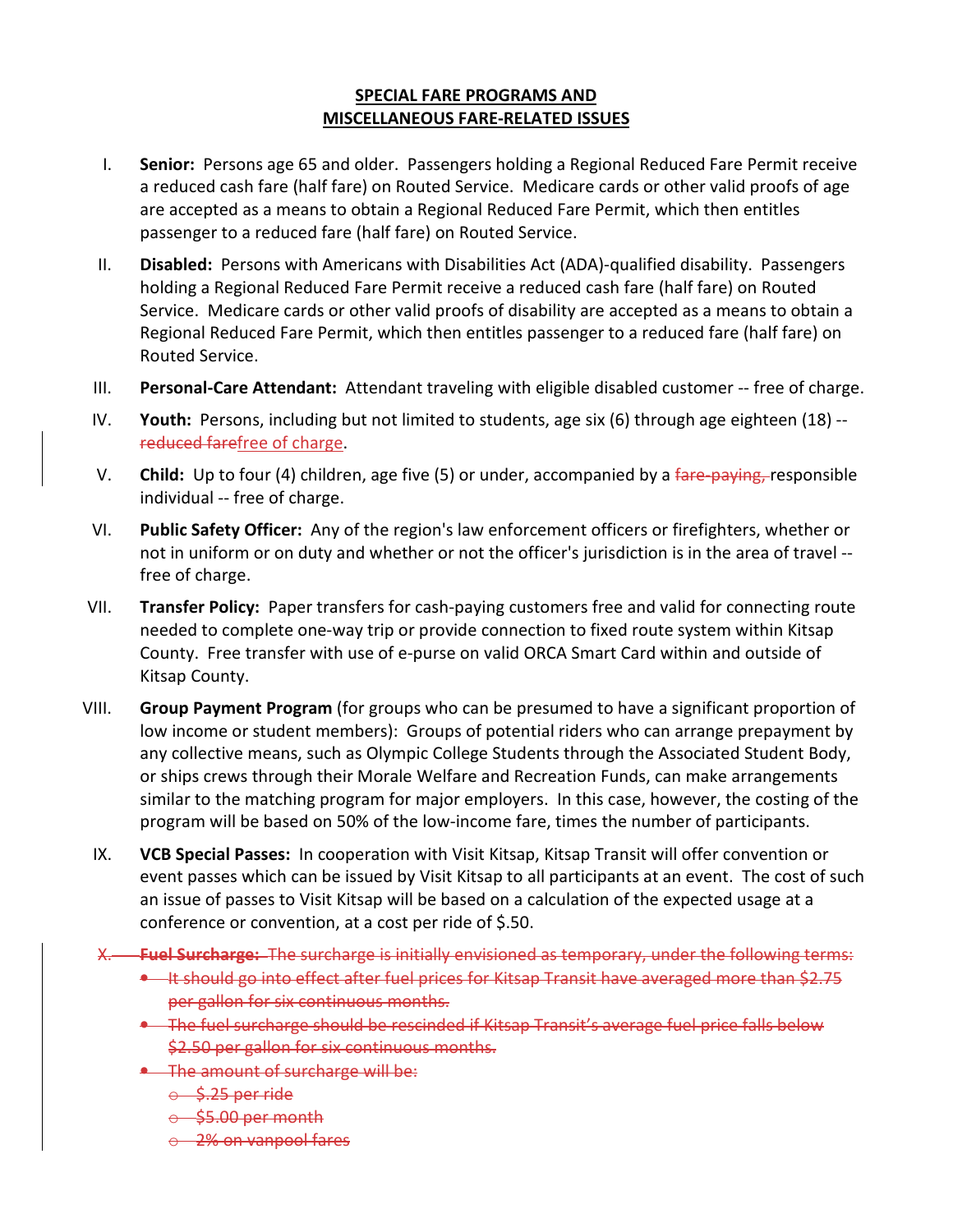- If Kitsap Transit's fuel prices remain above the \$2.75 per gallon average for two continuous years, the Transit Board should consider making the fuel surcharge permanent, pending a review of expected long-term fuel price behavior.
- XI. Tacoma Narrows Bridge Surcharge: The surcharge will be applied to the monthly fare of each vanpool van that commutes to Pierce County and/or beyond via the Tacoma Narrows Bridge. The monthly surcharge will be applied over and above the current vanpool rate, and will be a three-tier surcharge based on the schedule of the van users and the cost of the daily transponder toll, rounded to the nearest whole-dollar amount:

 $\div$  4-day work week = \$64  $\div$  5-day work week = \$84  $\div$  7-day work week = \$120